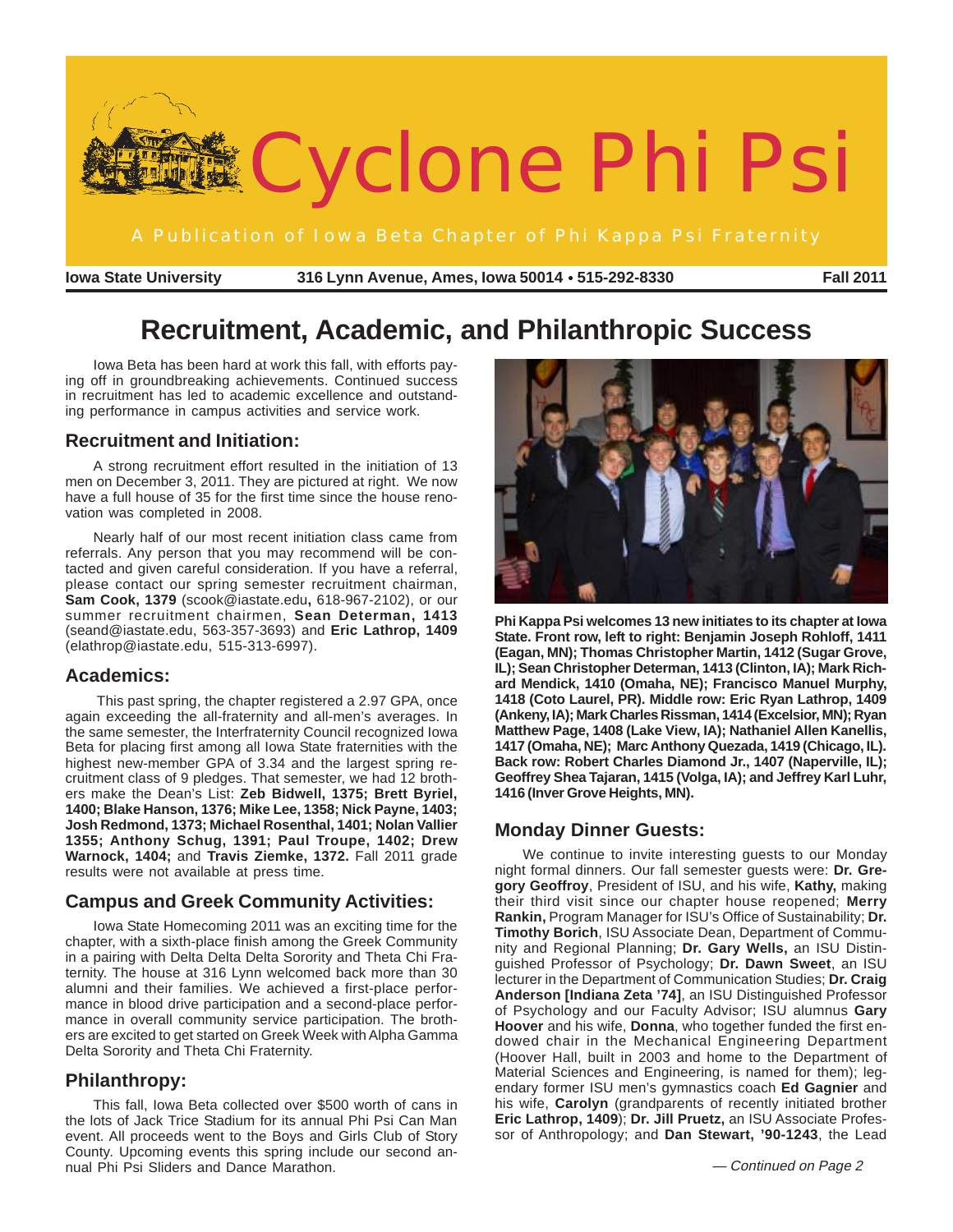Project Manager for Teksystems. He and co-worker **Robbie Anderson** recently returned to the Des Moines area from the

### **Graduation:**

with their company.

We congratulate this fall's graduate, **Brenton Hankins, 1357**. We wish him the best with his future plans, and thank him for all of the support he contributed to the chapter.

west coast, and spoke to us about employment opportunities

It is an exciting time to be an Iowa Betan. Our growing numbers and continued devotion to service, academics, recruitment, and brotherhood have led to many accomplishments these past months. We are blessed to have the continued support of our outstanding alumni, and we welcome you back whenever you are near Ames.

— John J. Gardner, 1396

## **Chapter House Improvements**

For the first time since our huge renovation, the corporation board was able to tackle a few projects that were not considered critical at that time, but that needed to be done eventually.

With the able assistance of brother **Dan Canova, '91- 1250**, who works for Perennial Gardens in Ankeny, and with the sweat equity of our undergraduates, a new driveway retaining wall (right) was built along the north side of the house during work week. As you may recall, the old wall consisted of rail-



road ties from the '60s (or was it the '50s or '40s?). It was getting to be an eyesore. We now have a nice block wall and a wider driveway to boot, which will be appreciated in winter.



A new front sidewalk (left) was also installed under the direction of brother Canova. The existing one had been deteriorating for some time, but it really started falling apart in the last year or so. The new one is a combination of concrete and pavers; it really improves the appearance of our great front yard.

Also new this year is the furniture in the library. The old furniture was used stuff from

the ISU dormitories — functional, but not very pleasing to the eyes. The admissions office often uses our house to give tours to

incoming students interested in Greek life, and it was always kind of a bummer taking the prospective students from the nicely furnished living room to the library. No more! The study chairs have cushions and flexible seatbacks, the lounge chairs are much more comfortable than the old ones, and a large whiteboard is on order.



Thanks again to **Al Koch, '74-988,** and his fine staff at Koch Brothers in Des Moines for their excellent assistance with this project, and to the chapter and parents club for helping with the cost.

A lot of necessary maintenance was done, mostly involving paintbrushes. We touched up the massive fire escape, brushing

down and covering up the rust spots that were appearing. Also painted were the south, east, and north doors and railings, along with our two bike racks. An old table in the volleyball patio that was used for cookouts was reduced to firewood, and a new one built to take its place.

Also this fall, new outside lights were installed at each of the doors. The old lights went on and off with a switch, meaning they were often not on or off at the right time. The new ones come on automatically when the sun goes down, and go off when the sun comes up. A new larger light was installed on the north side of the carport to light up the driveway, and a new light was installed in the old alley between FarmHouse and us. Overall, the property is now much better lighted, which, in addition to making it easier to get around at night, will make it less susceptible to vandalism.

And, last but not least, we finally got signs for the public restrooms on the first floor and basement. Thanks to J**eff Haynes, '88-1214,** with Custom Awards & Embroidery in Des Moines, for his good help with this.

## **Chapter and Alumni Officers**

#### **2011 Fall Semester Officers**

#### **Corporation Board**

|                 | randy.minear@terrus.com, 515-201-9996  |
|-----------------|----------------------------------------|
|                 | mg.moore1@yahoo.com, 630-362-1640      |
|                 | ryan.biller@gmail.com, 214-277-9283    |
|                 | ddfuller@qwestoffice.net, 515-224-1551 |
|                 | jpgraben@up.com, 402-680-8080          |
|                 | thassel@gmail.com, 308-520-3848        |
|                 | williamiongood@gmail.com, 515-570-3403 |
| <b>Advisors</b> | caa@iastate.edu, 515-294-0283          |
|                 |                                        |

| .               |                          |  |
|-----------------|--------------------------|--|
| Chanter Advisor | <b>Bill Good</b> '69-864 |  |

|                                | williamiongood@gmail.com, 515-570-3403                |
|--------------------------------|-------------------------------------------------------|
|                                | Faculty Advisor  Dr. Craig Anderson, Indiana Zeta '74 |
| caa@iastate.edu. 515-294-0283  |                                                       |
|                                |                                                       |
| nudodcon@amailcon @11.010.6757 |                                                       |

Chapter Governing Board Advisor ....................... Josh Jensen, '07-1336 nail.com, 641-919-675 jensen.joshua.d@gmail.com, 712-304-0374

#### **Cyclone Phi Psi**

williamjongood@gmail.com, 515-570-3403 gardner@iastate.edu, 515-991-5702 Alumni Editor ............................................................... Bill Good, '69-864 Undergraduate Editor ......................................... John Gardner, '10-1396

#### **Webmasters**

| ryan.biller@gmail.com, 214-277-9283 |  |
|-------------------------------------|--|
|                                     |  |
| thassel@gmail.com, 308-520-3848     |  |
|                                     |  |
| mjanes88@gmail.com, 402-657-3190    |  |

If you haven't checked it out recently, please visit **www.isuphipsi.org.** Many new photos and updated news items have recently been posted.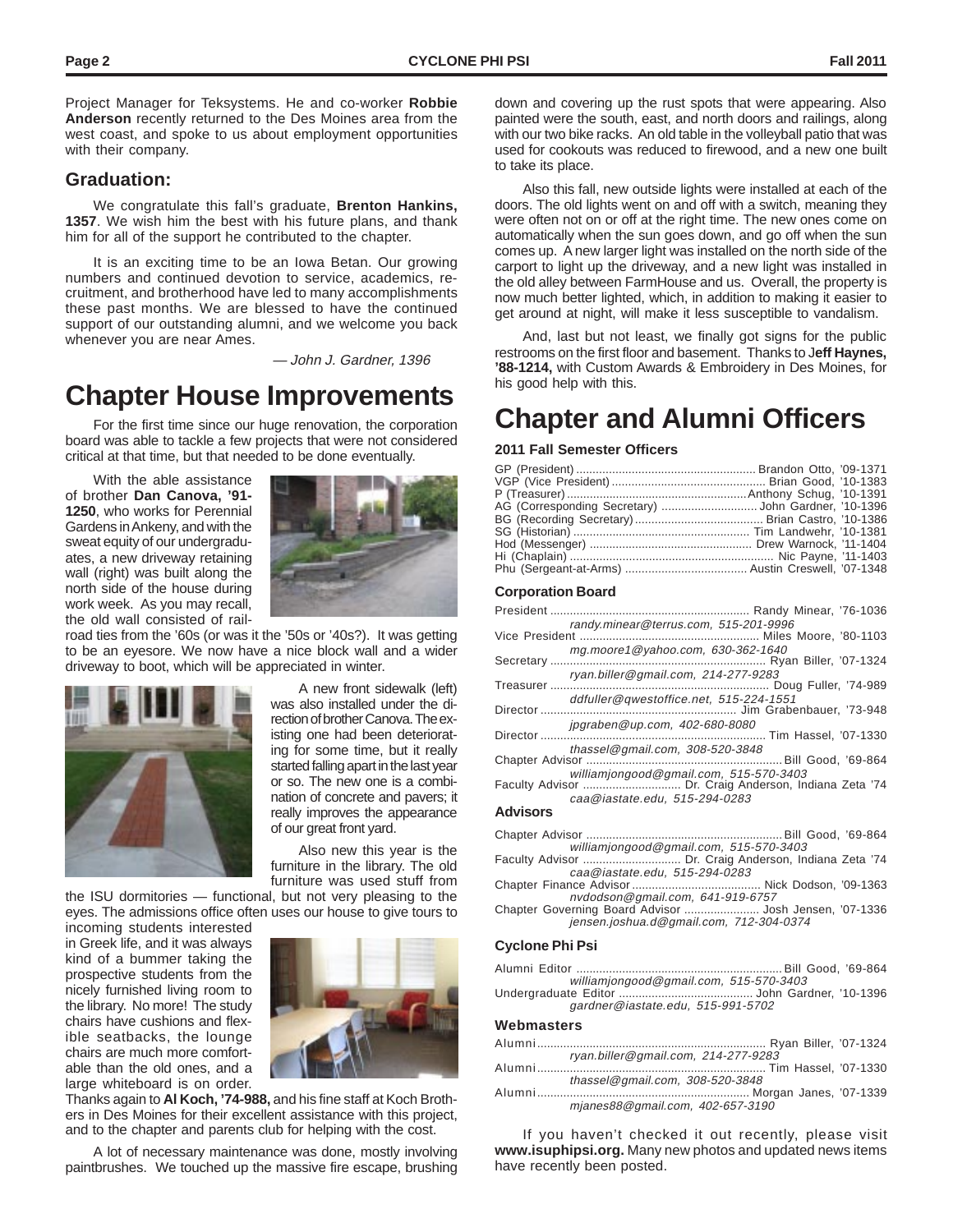**Dick McRoberts, '36-245**, has the distinction and honor (and perhaps luck) of being the living alumnus with the lowest badge number.

Originally from Tama, Iowa, Dick graduated from high school in 1934 at the height of the Depression, and even though tuition at Iowa State College (ISC) was only \$40 per quarter, he had to work a year at odd jobs before he could afford to go there.

"Having many expenses and being constantly broke, I lived among some fraternity brothers who had no financial worries and also assurance of a job in their family businesses. National unemployment was 30%, so sometimes this was hard for me to accept gracefully! We had only two brothers who had cars."

Dick earned a degree in General Engineering, a crammed curriculum which taught the basics of civil, mechanical, and electrical engineering, business, and psychology. Only seven other schools in the country offered general engineering at that time.

"I entered college believing that I must succeed. I never dreamed that English would be my most difficult freshman subject. I barely made it the first quarter, but improved greatly after that: fall quarter — D, winter quarter — B, spring quarter — A. I became good at pubic speaking." Dick also found time to throw the javelin on the track team during his sophomore, junior, and senior years, lettering as a senior. He was the first in his family to graduate from college.

Following graduation, he first worked for Lyon Metal in Aurora, Illinois, which paid \$100 per month. He was then employed by Twin Disc Clutch Co. for 37 years in sales engineering, living in Rockford, Illinois, and Racine, Wisconsin. Dick's final 10 years were spent conceiving, developing, and marketing new products. His patent for a marine vessel propeller thrust control was a technological breakthrough.

Dick enlisted in the Army Air Force in 1941 and went through officer training. Most of his active duty was spent at Patterson Field in Ohio in aircraft maintenance. He was later transferred to Muroc Base, California (which became Edwards Air Force Base), preparing to head to the Pacific when Japan surrendered. "Muroc was the secret flight test base for the P-80, the USA's first jet fighter. While there, I had the chance to occasionally play pool with Chuck Yeager, the first person to break the sound barrier, as well as with Col. Albert Boyd, who set a new speed record."

Dick met the love of his life, Barbara Lou Churchill (BS Bacteriology, ISC '39,



Kappa Delta), at a fraternity/sorority mixer at which 15 Kappa Deltas arrived at the Phi Psi house at 7 p.m. for an hour's dancing to phonograph records before going on their Saturday evening dates. "The boy - girl ratio was 6 to 1 at the time. We danced for about ten minutes. Oh, her eyes! I was mesmerized!!" Dick and Barbara later married, and their family includes daughters Carol and Cindy (both in Seattle, Washington), son Jerry (Indianapolis, Indiana, BS in Mechanical Engineering, ISU '68, Sigma Pi), four grandchildren, and seven great-grandchildren. Dick and Barbara RVed extensively during retirement, spending winters first in California and then in Florida. They moved to Olympia, Washington, in 1987 to be closer to their daughters. Barbara passed away in 2010.

Dick's hobbies and outside interests over the years have included: amateur (ham) radio — WB9ZIP; flying (private pilot license) approximately 1,000 flight hours, primarily work related; inventor (six patents); Big Brothers; Racine, Wisconsin, city harbor commission; and Masons.

Phi Kappa Psi has played an important part in Dick's life. As an undergraduate, he was thoroughly immersed in it, serving as Rush Chairman, President, IFC President, and Archon.

"I was elected President as a sophomore. I never dreamed that two years later I would be one of the ten Phi Psis serving on the national executive council. The National President, **Charlie Strickland**, lived in Mason City, Iowa, and had watched my success as rush chairman. Charlie phoned, asking me to serve as Archon of District Five, consisting of six Midwest chapters. This kept me totally busy my senior year. Besides visiting most of the Midwest chapters and attending a midwinter meeting in Chicago with reviews of 'my chapters,' I had to plan a spring district meeting to be held at the Iowa Alpha chapter house — about 40-50 attending, including our national officers."

"Since I had a special national expense account, I could afford these activities. Barbara, with several of her KD sisters, drove with me to Iowa City as Iowa Alpha needed girls for the banquet and dancing — we went first class! Many of us wore tuxedos. I took a picture which included **Nile Kinnick**, the Iowa Alphan who was the 1939 Heisman Trophy winner. One of the national officers wrote to me later, saying it was the best district meeting he had ever attended."

Phi Psi friendships continued long after college. "Lifelong fraternity brother friends were **Leonard Bohacek, '38-258**, and **Marvin Harden, '38-264**, also from Tama. I also had two good Phi Psi friends at Twin Disc, both from the chapter at Beloit College. One of my fraternity brothers, **Bob Kruse, '36-250**, met his wife (Barb's cousin) at our wedding. Sadly, three brothers and friends were killed in World War II: **Tom Sutherland,'38-261**, **Henry Clark Paul, '38-258**, and **C. Donald Briggs, '37-255**."

Other memories: "I always had great respect for our housemother, **Mrs. McKay.** I'll never forget the advice she gave to **Marv Harden**. Marv was seriously involved with two young ladies, his long-time Tama sweetheart and a local Ames girl. Trying to decide which to pursue further, Marv explained his predicament to Mrs. McKay. She asked Marv only one question: 'Which girl do you want to be the mother of your children?' Marv and his Tama sweetheart were happily married for many years."

And finally: "Dunking male graduating seniors in Lake LaVerne was a longstanding tradition at ISC, and I wasn't looking forward to it. Talking this over with Bill Schwarm, a classmate serving as the president of the 'students in the dorms,' we crafted a plan that we hoped would put an end to this tradition. Bill volunteered to be the 'dunkee,' getting tossed into the lake. Shortly after the dunking, Bill appeared on campus wearing a large patch over one eye, which according to Dr. Grant at the college hospital, was due to a serious infection resulting from being thrown into the lake. Bacteriology Department personnel collected samples of the lake water that were found to contain high levels of pollutants. Bill was subsequently placed in isolation at the campus hospital and his 'fight to survive' was front-page news in the campus newspaper. Needless to say, the number of dunkings greatly diminished after this. Our plan had worked, and I was able to stay dry! Bill, Dr. Grant, a few folks in the Bacteriology Department, and I were the only ones in on the scheme."

Brother McRoberts can be reached at 150 N. 130<sup>th</sup> St., #D8, Seattle, WA 98133-7982; 206-365-3126.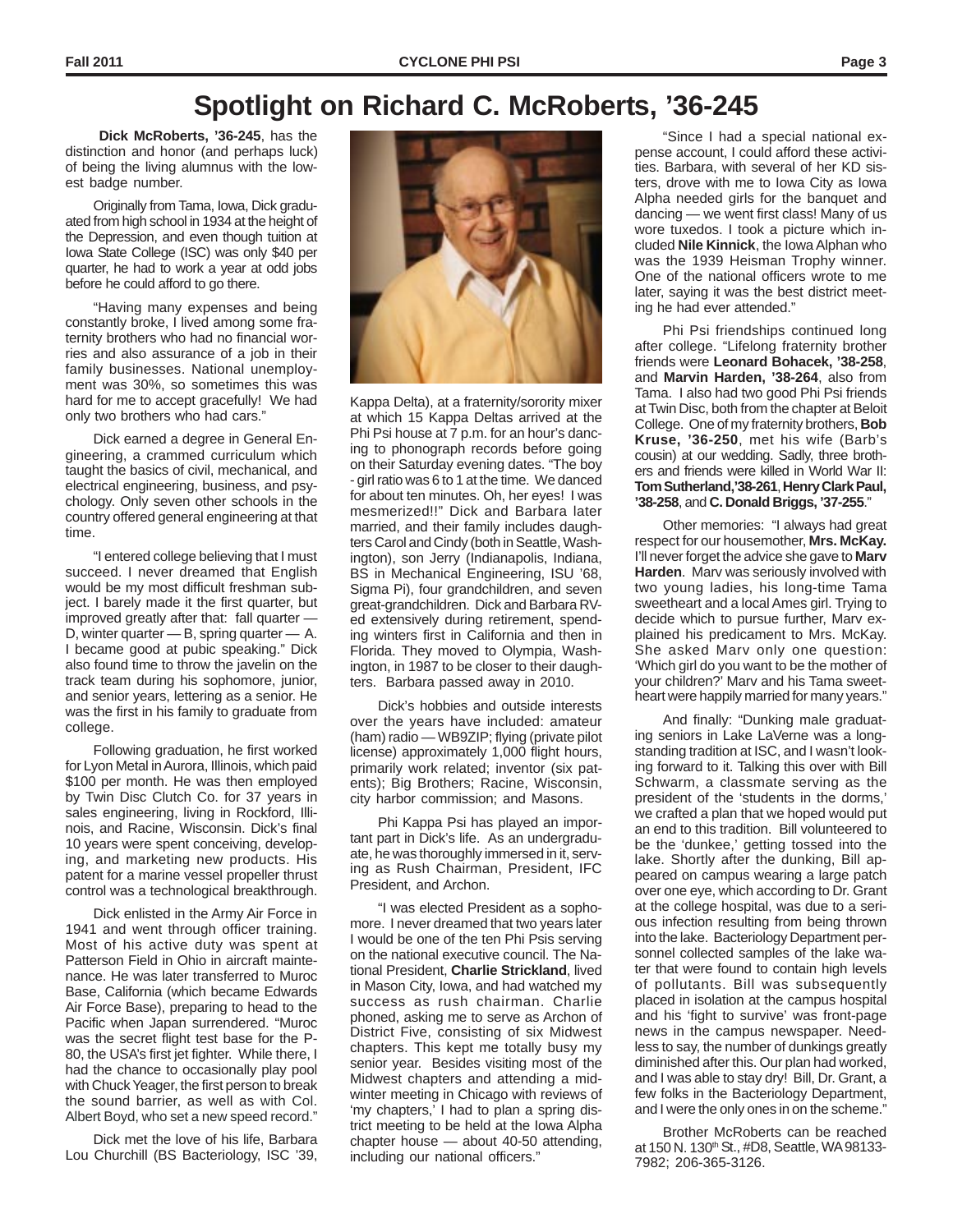## **Date Set for Centennial Celebration**

The weekend of September 20 - 21, 2013, has been selected for the celebration of the 100<sup>th</sup> anniversary of the founding of Iowa Beta.

Exact details are still being developed, but preliminary plans call for golf on Friday, the 20th, for those so inclined; a welcome reception Friday night at the beautiful new ISU Alumni Center; a midday meal at the chapter house on Saturday, the 21st; along with tours of the chapter house and optional tours of the campus, concluding with a gala banquet that night at the Memorial Union. This will be a classy event in every respect.

To assure a large attendance, we need brothers who will be in charge of contacting their contemporaries to encourage their attendance. If you would be willing to contact those from your era, please let **Bill Good, '69-864**, know: **4019 Stone Brooke Road, Ames, Iowa 50010; 515-570-3403; williamjongood@gmail.com.**

This will be the perfect time to reconnect with those who were there with you and for you during those formative days in college. Save the date and encourage those with whom you stay in touch to do so as well.

High! High! High! Phi Kappa Psi! Live Ever! Die Never! Phi Kappa Psi!

## **Obituaries**

**Worth H. Percival, '40-296**, of Fletcher, North Carolina, died January 29, 2008, according to Social Security records. He was 88.

**John H. McKlveen, Jr., '40-299**, of Des Moines, Iowa, died April 20, 2011. Born in

1922 in Prairie City, Iowa, he graduated from Prairie City High School and earned his Bachelor's degree in architecture at Iowa State. He served in the Army during WWII and the Korean Conflict, moved to Des Moines



in 1947, and married Ruth Ellen Ostrom in 1948. He worked as an architect for 36 years, retiring from McKleen and Carney Architects in 1983. John was a member of Plymouth Congregational United Church of Christ, serving on the Board of Deacons and Board of Directors, and had served as president of the Iowa chapter of the American Institute of Architects. He was a 33<sup>rd</sup> degree Mason, and was a member of Preston Lodge, Des Moines Scottish Rite Consistory, and past president of High 12. He spent many hours volunteering for the Friendship Force. His hobbies included jewelry-making and needlepoint, for which he won numerous awards at the Iowa State Fair. He played bridge until the end of his life. Survivors include Ruth; daughters Martha McKlveen and Sally Sandblom; two grandchildren; and two great-grandchildren.

**Robert R. Aitken, '43-361**, of Durango, Colorado, died March 13, 2011, of prostate cancer. Born in Iowa in 1924, Bob was the son of Dr. William A. Aitken, who practiced veterinary medicine and taught it at Iowa State University. Bob earned his degree in Geology from Iowa State, but he considered his Eagle Scout Badge to be one of his most important accomplishments. He enlisted in the Marine Corps at age 18 and fought with the USMC 2nd Division in Saipan and Tinian. He was proud of his sniper skills, but reticent about a stab wound that earned him a Purple Heart. He was recalled to Camp Lejeune to train recruits during the Korean War. Bob married Judith Burrus in 1949, and over 62 years of marriage they migrated from Wichita, Kansas, to Rome, to Brussels, to Washington, and finally to Durango, with countless trips in between. In 1963, after many years as an independent geologist in Kansas, he got the notion to work overseas and was soon based in Rome, Italy, and traveling throughout Europe, Africa, and the Middle East as a troubleshooter for an Oklahoma drilling rig manufacturer. Bob had a talent for making friends across cultures, and a great enthusiasm for understanding the world. He loved words but couldn't be bothered conjugating foreign verbs, so he decided to speak Italian by learning only nouns, and that worked out OK. His intrepid sense of adventure was infectious, and made global citizens of the whole family. Daughter Connie went off to Paris alone at age 17, Judy led a tour to the Soviet Union in 1965, and both she and daughter Lee each made trips to post-Soviet Bulgaria to push through the adoption of granddaughter Sophie. It was that same sense of adventure that brought Bob to Durango in 1980 after a decade in Washington, DC. During his time at the Environmental Protection Agency, he worked with Rep. William R. Roy to enact the first Clean Drinking Water Act. He moved over to the Department of Energy to head up the Oil and Gas Division when he came to Ignacio in 1980 to give a speech to the Southern Utes, and was persuaded to become the tribe's Energy Resource Coordinator. In retirement, he continued to evaluate oil and gas estates for the IRS, but never lost his appetite for travel. Well into his 80s, he would hop into his beloved VW Beetle and drive thousands of miles to see friends or

family. He loved hunting pheasants, bicycling, tennis, ping-pong, and cribbage tournaments at Snow Down. He had a scientist's love of data and observation: he always knew the date the geese would begin nesting on the island behind the downtown fire station, and how much oil the US had imported the week before. Fittingly, he asked that his body be donated to scientific research through ScienceCare of Aurora, Colorado. He is survived by his wife, Judith; daughters Constance and Janet Lee; and granddaughters Jennifer and Sophie.

**Dr. Philip L. White, '45-393**, died June 4, 2011, in Wheaton, Illinois. He was born

in 1922 in State College, Pennsylvania, and was a long-time resident of Wilmette, Illinois. He graduated in 1942 from Penn State University with a BS degree in Agricultural and



Biological Chemistry. He received his MS in Physiological Chemistry from Iowa State University in 1949, and was awarded a ScD in public health from Harvard University in 1952. His father, Johnathan W. White, was a professor at Penn State, and his niece, Barbara Penneypacker, is currently a professor there. Along with wife, Dr. Hilda Sarver White, whom he married in 1948, he participated in developmental and research work sponsored by Harvard along with the U.S. Agency for International Development and the Peruvian Ministry of Public Health in Peru, to study foods available to Peruvians, and their health as a result of their dietary habits. They performed clinical evaluations and dietary surveys and analyzed the food supply for vitamins, minerals, proteins, and fat content. A book was later published providing the data on 350 Peruvian foods, including quinoa. After four years in Peru, he returned to Harvard as a post doctorate fellow and lab director of the first U.S. Government health status survey of allied troops in Iran. He later directed a survey of Peruvian armed forces. Dr. White worked as the Secretary of the Council on Foods and Nutrition; Director of Department of Foods and Nutrition; and Director of the Division of Personal and Public Health Policy at the American Medical Association (AMA) from 1955 to his retirement in 1985. He wrote a regular column for Today's Health Magazine and co-edited the book Let's Talk About Food, published in 1974 by the AMA. He was the founder-director of seven Western Hemisphere Nutrition Congresses. The first conference, held in 1975, was attended by over 1,000 scientists and students from 22 countries. He contributed to numerous medical text books and journals, and gave many speeches. Dr. White was a member of numerous scientific organizations including the American Asso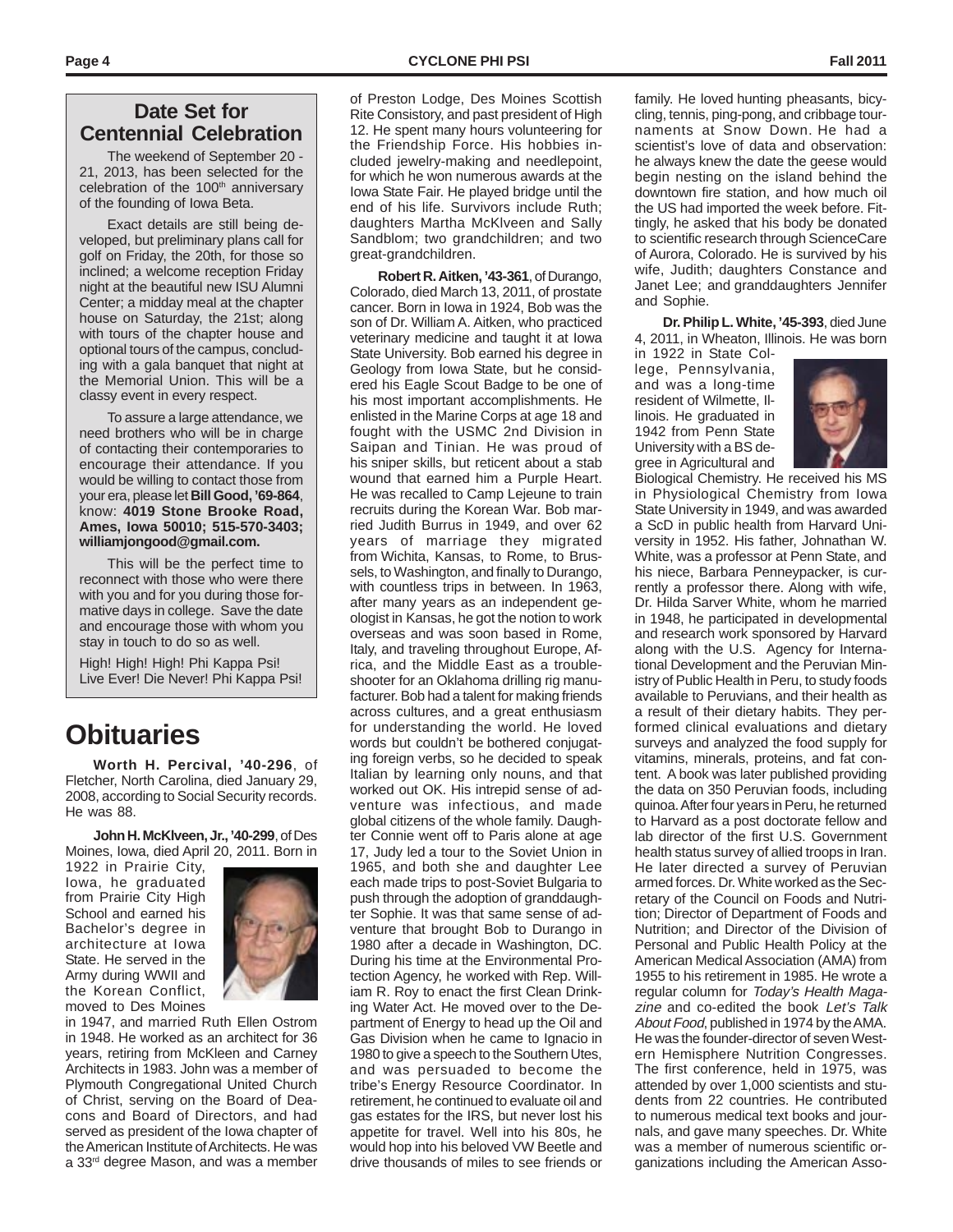ciation for the Advancement of Science, the American Society for Nutritional Sciences, the Society of Nutrition Education, and is an Associate Member of the AMA. Recognitions include the American Board of Nutrition Recognition, the American Institute of Nutrition Conrad Elvehjem Award in Public Service in Nutrition and Education, the American Dental Association Commendations for Contributions to the Association, and he was declared an Honorary Fellow of the American Academy of Pediatrics. He served as President of the Society of Nutrition Education and the Chicago Nutrition Association. He also served on the boards of many industry organizations and companies. Hilda predeceased him. He is survived by a daughter, Nancy Lynne Culp; a son, Charles Philip White; and two grandchildren.

**John N. Egeland, Sr., '48-491**, passed away in his Windsor Heights, Iowa, home



in 2009 at age 82, surrounded by family. A veteran of the U.S. Navy, John was a long-time employee of Northwestern Bell and US West. Since his retirement, he enjoyed helping his children with various home improve-

ment projects. John was a lifelong Chicago Cubs and Bears fan. Among John's survivors are his eight children, John, Jr., Jim, Susie DiMarco, Joe, Mark, Mike, Matt, and Bert; seven grandchildren; five great grandchildren; and a brother, **Raymond ['45-398].** He was preceded in death by his wife, Mary.

**Richard W. Dean, '49-498**, of Mason City, Iowa, died June 30, 2011. He



was born in Mason City in 1927, and attended Mason City High School and North Iowa Junior College before completing his BS at Iowa State in 1950. He raised hogs, cattle, and grain on the Century Farm established by his grandfa-

ther in 1885. He was a member and executive of numerous organizations, including the Iowa Heart Association, American Heart Association, Foundation for the Arts in Iowa, Cerro Gordo County Pork Producers, North Iowa Medical Center, North Iowa Community Auditorium Agency, Mason City Production Credit Association, PCA of the Midlands, Farm Credit Council, Portland Co-op Elevator, 4-H, and ISU Extension. He was active in the First Congregational UCC Church, Lions Club, Stebens Children's Theatre Foundation, and Pleasant

Ridge Club. He was a founder of the Lakeside Dixie Fest and Raiders of the Lost Art. He was a skilled musician, playing violin, saxophone, and bass with the Mason City Municipal Band, ISU Orchestra, ISU Band, Coalition Big Band, North Iowa Jazz Ensemble, North Iowa Symphony Orchestra, Spats 'n' Flappers Speakeasy Orchestra, the Hob Mason Trio, and other ensembles. He is survived by his wife, Shirley; sons Kevin, Bruce, and Mark; and six grandchildren.

**Earl C. Harrison, '55-641**, Professor Emeritus of Medicine at University of Southern California, died August 5, 2010, after a lengthy illness. Born in Sheldon, Iowa, in 1936, he graduated from Iowa State University in 1957, and earned his medical degree from State University of Iowa Medical School in 1961. He spent his entire 45-year career as a cardiologist, committed to his patients and students at LAC+USC Medical School. He started the first pharmacist-physician anticoagulation clinic for patients with artificial heart valves at the USC Medical Center. Dr. Harrison is survived by his wife, Judith; daughter, Jennifer Harrison-Lee; four stepsons; and 18 grandchildren. He enjoyed fishing on Lake Okoboji, watching USC sports, and sharing jokes with family and friends.

**John C. Shover, '59-724**, of Barry, Illinois, passed away on December 26, 2011. He was born in 1938, in Monticello, Iowa,



to **John C. Shover, Sr. ['31-205],** and Lois Lockhart Shover. John graduated from Monticello High School in 1956, and from Iowa State University in 1960 with a BS degree in Agriculture Economics. He married Elaine Appleby in 1960, and

went to work for International Harvester. In 1961, he took a position as cashier and farm manager with the Citizen's State Bank of Postville in Postville, Iowa. In 1970, John moved to Barry, where he became president and CEO of the First National Bank of Barry. He was involved with many community organizations over the years, including 26 years on the Barry City Council, president of the Illini Community Hospital Board, and a member of the Kiwanis, Lion's Club, and United Methodist Church. He was a Shriner and a Mason. In the 1980s, he began raising Salers cattle, eventually serving as president of the American Salers Association. He served on a citizen's committee to build a swimming pool in Barry. In 1994, John became President of CIETEN, Inc., a group of business men who developed land on the North edge of Barry for business growth. He was inducted into the IHSA Hall of Fame for his many years as scoreboard opera-

tor for the Barry High School boy's basketball program. He also served on the Committee of Ten that planned the consolidation of Western Community School. He was recently honored by Illinois Bankers Association for his 50 years in banking. John enjoyed hunting, fishing, and golfing. His greatest enjoyment came from his seven grandchildren. He is survived by Elaine; sons Eric and Randall; a daughter, Kristi Vincent; three grandsons; and four granddaughters.

**Rolland H. "Ron" Bradley, '70-885**, died January 8, 2011. He was born in Iowa in 1949, attended ISU, and lived and worked in Saint Louis, Missouri, for the last 35 years. He enjoyed golf, hunting, fishing, and reading, and treasured his family and friends. He is survived by his wife, Nancy; and a daughter, Crystal.

**Leland "Lee" C. Flick, '72-940**, of

Bettendorf, Iowa, died December 4, 2011, after a courageous yearlong battle with a brain tumor. He was born in Clinton, Iowa, in 1953. He graduated from Bettendorf High School in 1971, and from Iowa State University in 1975, where he was president of the Phi Kappa



Psi Fraternity. In 1977, he was united in marriage to Kerry L. Davis. Lee and his family owned and operated Flick's, on State Street in Bettendorf, for many years. He was an active sponsor and coach for the Bettendorf Park Board Youth Baseball Program, and volunteered as a scoreboard operator for the Bettendorf High School football games. He and his dog, Sadie, loved to visit area nursing homes and the University of Iowa Children's Hospital in Iowa City. Lee will always be remembered for his dry sense of humor and his warm smile. He was a member of Trinity Lutheran Church of Pleasant Valley, Iowa. Those left to honor his memory include his daughters, Annalee Flick and Brookanne Flick; brothers **Conrad ['73- 946]** and Dennis; 10 nieces and nephews; and his friend and former wife, Kerry Flick.

**Thomas E. Wolter, '74-994**, of Fort Myers, Florida, died October 1, 2011. He was born in 1955 in Marshalltown, Iowa, graduating from Marshalltown High School in 1974. He completed his undergraduate degree at University of Alabama, and his MBA at Kennesaw State University in Georgia. He married Lesa Worden in 1980, and in 1995 was married to Linda Spivak. During his career, Thomas worked for Amoco Textiles, Fire Dex, Profile Extrusion, and Jupiter Industries. In his free time, he enjoyed fishing, hunting, golfing, softball, and playing with his dog. He is